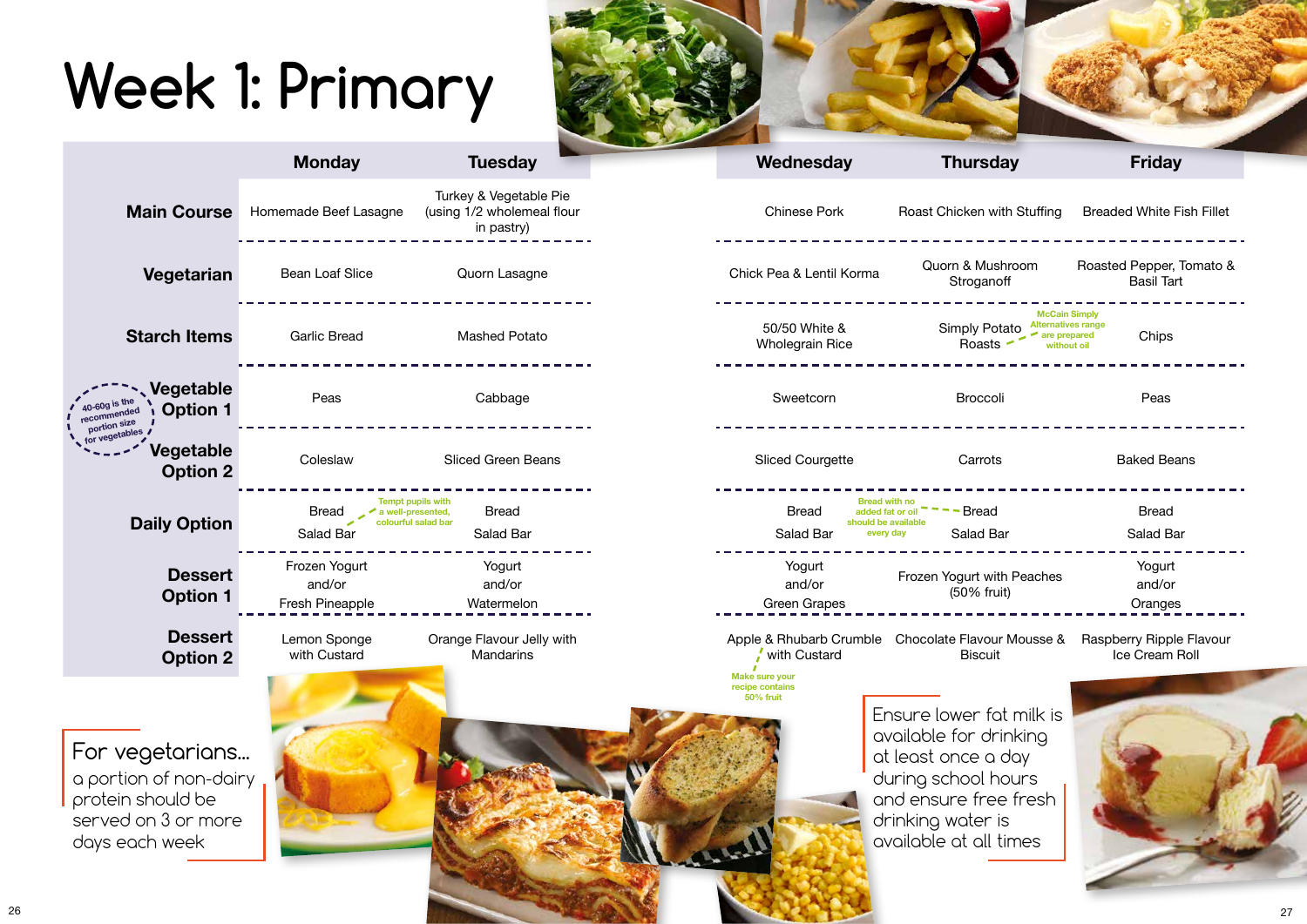## **Week 2: Primary**



|                                                                | <b>Monday</b>                                                            | <b>Tuesday</b>                                                                                                                                                                  | Wednesday                                                       | <b>Thursday</b>                                                                                                                                                                            | <b>Friday</b>                                           |
|----------------------------------------------------------------|--------------------------------------------------------------------------|---------------------------------------------------------------------------------------------------------------------------------------------------------------------------------|-----------------------------------------------------------------|--------------------------------------------------------------------------------------------------------------------------------------------------------------------------------------------|---------------------------------------------------------|
| <b>Main Course</b>                                             | <b>Chicken &amp; Sweetcorn</b><br>Pasta                                  | <b>Baked Pork Sausages with</b><br><b>Onion Gravy</b>                                                                                                                           | Turkey Tikka Curry                                              | Roast Beef &<br><b>Yorkshire Pudding</b>                                                                                                                                                   | Homemade Salmon<br>Ketchup Fishcake                     |
| Vegetarian                                                     | Pulses are a<br>Vegetable great source of<br>protein - dairy<br>Frittata | Aubergine & Lentil<br>Casserole                                                                                                                                                 | Bean & Vegetable<br>Sweet & Sour                                | Veggie Sausage with<br><b>Onion Gravy</b>                                                                                                                                                  | Cheese Flan                                             |
| <b>Starch Items</b>                                            | <b>Wholemeal Pitta Bread</b>                                             | <b>Mashed Potato</b>                                                                                                                                                            | 50/50 White $8 - $<br><b>Wholegrain Rice</b>                    | <b>McCain Simply</b><br><b>Use</b><br>Alternatives range<br><b>Simply Potato</b><br>wholegrain<br>$\blacktriangleright$ are prepared<br>options where<br>Roasts<br>without oil<br>possible | Chips                                                   |
| Vegetable<br>10-60g is the<br><b>Option 1</b><br>recommended   | Carrots                                                                  | Sweetcorn                                                                                                                                                                       | Cauliflower                                                     | <b>Mashed Swede</b>                                                                                                                                                                        | Peas                                                    |
| portion size<br>for vegetables<br>Vegetable<br><b>Option 2</b> | <b>Broccoli</b>                                                          | Green Cabbage                                                                                                                                                                   | Carrots                                                         | <b>Green Beans</b>                                                                                                                                                                         | <b>Baked Beans</b>                                      |
| <b>Daily Option</b>                                            | <b>Bread</b><br>Salad Bar                                                | Bread with no<br><b>Bread</b><br>dded fat or oil<br>should be available<br>Salad Bar<br>every day                                                                               | <b>Bread</b><br>Salad Bar                                       | <b>Bread</b><br>Salad Bar                                                                                                                                                                  | <b>Bread</b><br>Salad Bar                               |
| <b>Dessert</b><br><b>Option 1</b>                              | Yogurt<br>and/or<br>Pineapple                                            | Frozen Yogurt with Peaches<br>(50% fruit)                                                                                                                                       | Yogurt<br>and/or<br><b>Green Grapes</b>                         | Yogurt<br>and/or<br>Honeydew Melon                                                                                                                                                         | Frozen Yogurt<br>and/or<br>Oranges                      |
| <b>Dessert</b><br><b>Option 2</b>                              | Jam Sponge with Custard                                                  | Cocoa Beetroot Brownie                                                                                                                                                          | Peach & Cherry Crumble<br>with Custard<br><b>Make sure your</b> | Apple Pie with Custard                                                                                                                                                                     | Parsnip & Coconut<br>Flapjack <sup>1</sup>              |
|                                                                |                                                                          | Our hidden-goodness desserts are<br>tried, tested and loved in schools!<br>For vegetarians<br>a portion of non-dairy<br>protein should be served on<br>3 or more days each week | recipe contains<br>50% fruit                                    | Ensure lower fot milk is<br>available for drinking<br>at least once a day<br>during school hours<br>and ensure free fresh<br>drinking water is<br>available at all times                   | Parsnips are nat<br>sweet - great in<br>hidden-goodness |

| Oily fish such as salmon,<br>mackerel or sardines should be<br>served once every 3 weeks                                                   |                                                                                    |  |
|--------------------------------------------------------------------------------------------------------------------------------------------|------------------------------------------------------------------------------------|--|
| <b>Thursday</b>                                                                                                                            | <b>Friday</b>                                                                      |  |
| Roast Beef &<br>Yorkshire Pudding                                                                                                          | Homemade Salmon &<br>Ketchup Fishcake                                              |  |
| eggie Sausage with<br><b>Onion Gravy</b>                                                                                                   | <b>Cheese Flan</b>                                                                 |  |
| <b>McCain Simply</b><br><b>Alternatives range</b><br><b>Simply Potato</b><br>are prepared<br>Roasts<br>without oil                         | Chips                                                                              |  |
| <b>Mashed Swede</b>                                                                                                                        | Peas                                                                               |  |
| Green Beans                                                                                                                                | <b>Baked Beans</b>                                                                 |  |
| <b>Bread</b>                                                                                                                               | <b>Bread</b>                                                                       |  |
| <b>Salad Bar</b>                                                                                                                           | <b>Salad Bar</b>                                                                   |  |
| Yogurt                                                                                                                                     | Frozen Yogurt                                                                      |  |
| and/or                                                                                                                                     | and/or                                                                             |  |
| Honeydew Melon                                                                                                                             | Oranges                                                                            |  |
| ple Pie with Custard                                                                                                                       | Parsnip & Coconut<br>Flapjack <sup>1</sup>                                         |  |
| ire lower fat milk is<br>able for drinking<br>ast once a day<br>ng school hours<br>ensure free fresh<br>king water is<br>able at all times | <b>Parsnips are naturally</b><br>sweet - great in this<br>hidden-goodness flapjack |  |